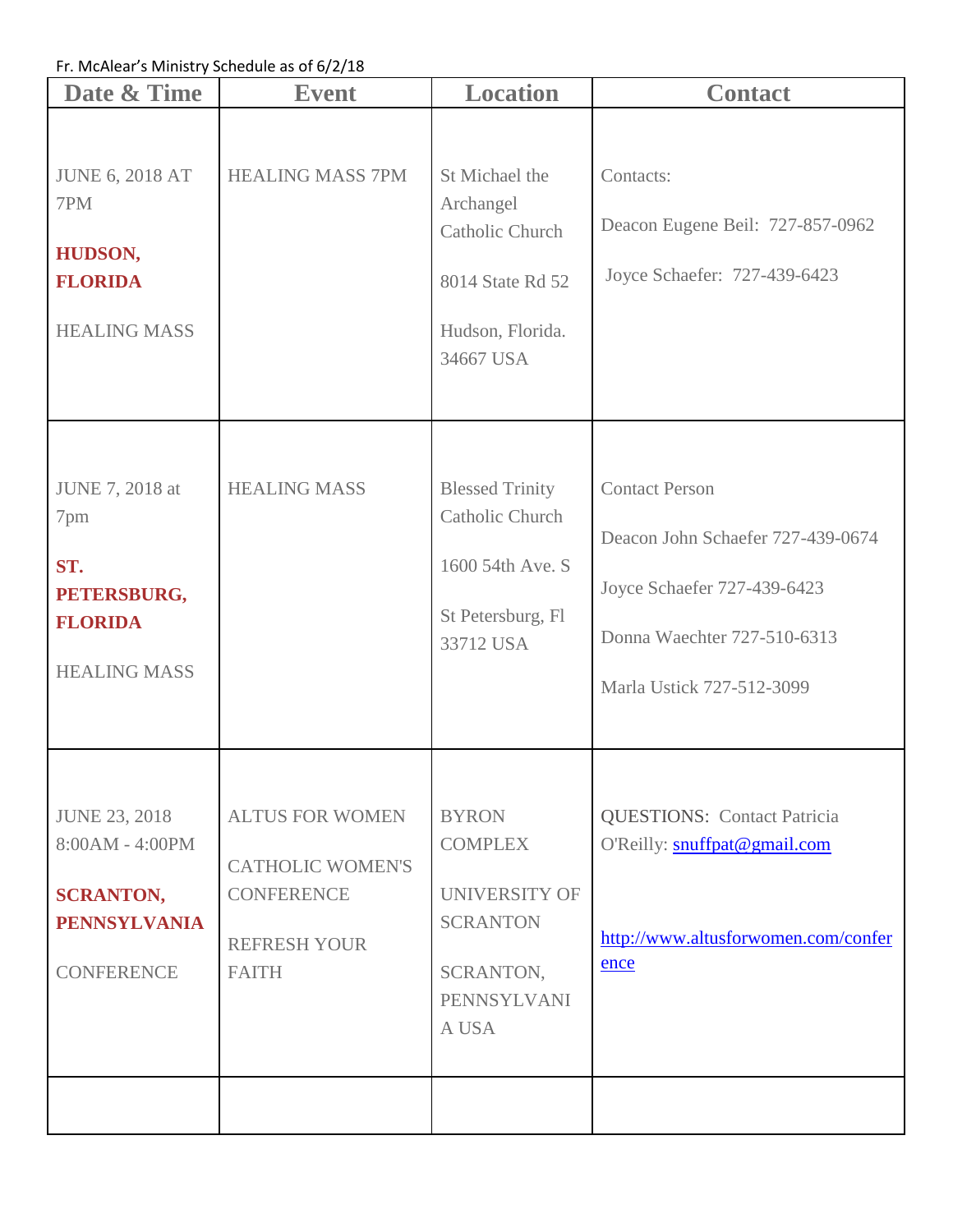| Fr. McAlear's Ministry Schedule as of 6/2/18                                                                                                     |                                                                                                                                                                                                                                                                                                                                |                                                                                                                         |                                                                                                                                                     |  |
|--------------------------------------------------------------------------------------------------------------------------------------------------|--------------------------------------------------------------------------------------------------------------------------------------------------------------------------------------------------------------------------------------------------------------------------------------------------------------------------------|-------------------------------------------------------------------------------------------------------------------------|-----------------------------------------------------------------------------------------------------------------------------------------------------|--|
| <b>JUNE 24, 2018 AT</b><br>2:00<br><b>HANCOCK, NEW</b><br><b>YORK</b><br><b>HEALING MASS</b>                                                     | <b>HEALING MASS</b>                                                                                                                                                                                                                                                                                                            | St. Paul the<br>Apostle Roman<br>Catholic Church<br>346 West Main<br><b>Street</b><br>Hancock, NY<br>13783              | Contact: Cathy Haugen 1-607-727-<br>4755                                                                                                            |  |
| <b>JUNE 26, 2018 AT</b><br>7PM<br><b>SOUTHWICK,</b><br><b>MASSACHUSETT</b><br>S<br><b>HEALING MASS</b>                                           | <b>HEALING MASS</b>                                                                                                                                                                                                                                                                                                            | <b>OUR LADY OF</b><br><b>THE LAKE</b><br><b>CHURCH</b><br>224 SHEEP<br>PASTURE RD.<br>SOUTHWICK,<br><b>MA</b>           | <b>SHARYN DRENEN 413-569-5650</b>                                                                                                                   |  |
| JULY 13 - 14, 2018<br><b>ANTIOCH,</b><br>TENNESSEE<br>MID-SOUTH<br><b>REGIONAL</b><br><b>CATHOLIC</b><br><b>CHARISMATIC</b><br><b>CONFERENCE</b> | 34TH ANNUAL MID-<br><b>SOUTH REGIONAL</b><br><b>CATHOLIC</b><br><b>CHARISMATIC</b><br>CONFERENCE<br><b>CONFERENCE BEGINS</b><br><b>FRIDAY EVENING</b><br>7:30PM - 9:30PM AND<br><b>RESUMES ON</b><br><b>SATURDAY</b><br><b>BEGINNING WITH</b><br><b>MASS AND WILL</b><br><b>CONCLUDE</b><br>SATURDAY EVENING<br>WITH A HEALING | <b>ST. IGNATIUS</b><br>OF ANTIOCH<br><b>CATHOLIC</b><br><b>CHURCH</b><br>601 BELL RD<br><b>ANTIOCH, TN</b><br>37013 USA | Teresa M. Seibert<br>Associate Liaison<br><b>Catholic Charismatic Renewal</b><br>Diocese of Nashville, TN<br>tseibert@bellsouth.net<br>615-430-9343 |  |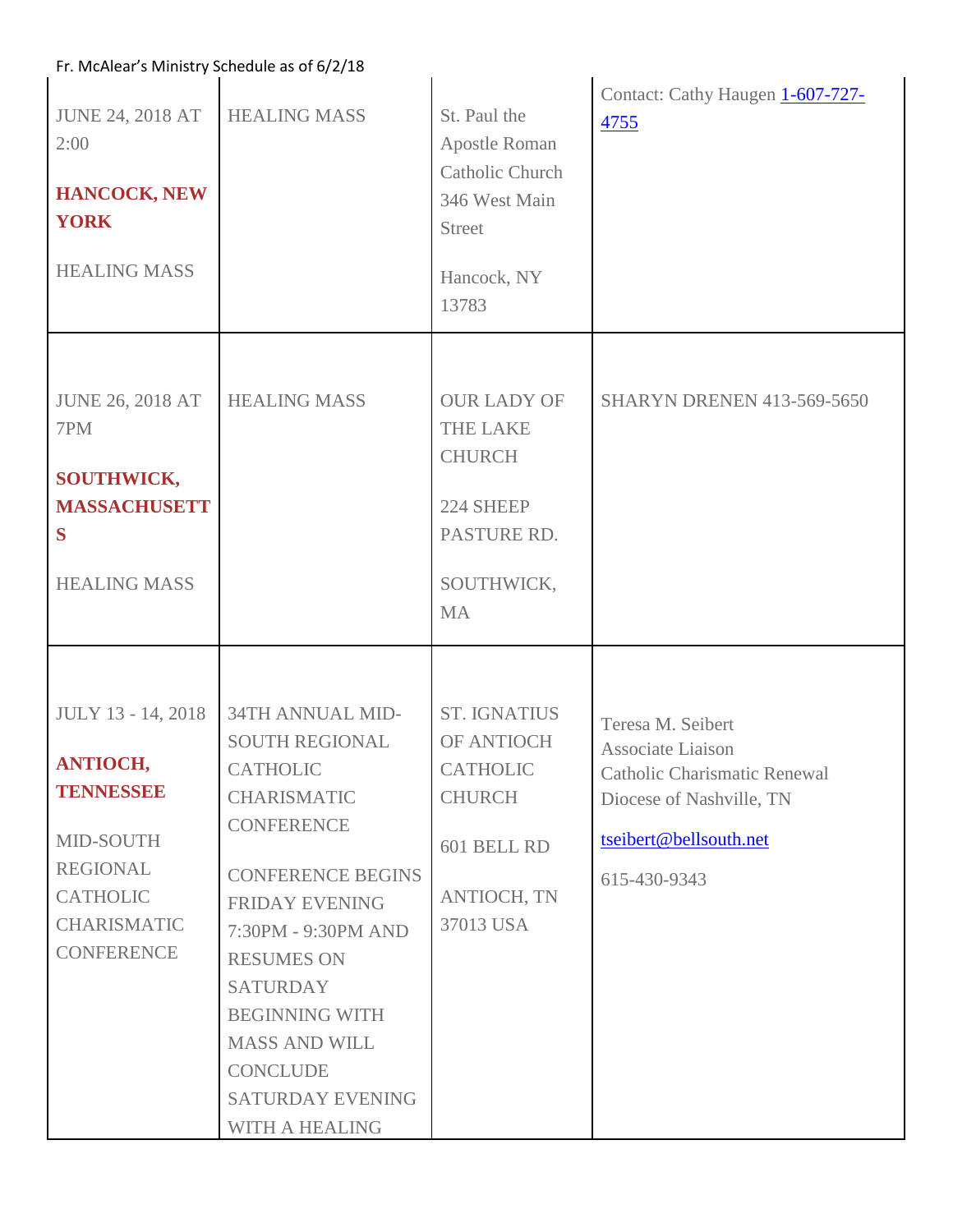| Fr. McAlear's Ministry Schedule as of 6/2/18                                                                                                                                                                                                |                                                                                                                                                                                                                                                                 |                                                                                                                                              |                                                                                                                              |  |
|---------------------------------------------------------------------------------------------------------------------------------------------------------------------------------------------------------------------------------------------|-----------------------------------------------------------------------------------------------------------------------------------------------------------------------------------------------------------------------------------------------------------------|----------------------------------------------------------------------------------------------------------------------------------------------|------------------------------------------------------------------------------------------------------------------------------|--|
|                                                                                                                                                                                                                                             | <b>SERVICE</b>                                                                                                                                                                                                                                                  |                                                                                                                                              |                                                                                                                              |  |
| <b>JULY 26, 2018 AT</b><br>7PM<br><b>STOCKBRIDGE,</b><br><b>MASSACHUSETT</b><br>S<br><b>HEALING MASS</b><br><b>JULY 28, 2018</b><br>FROM 9:00AM -<br>1:00PM<br><b>STOCKBRIDGE,</b><br><b>MASSACHUSETT</b><br>S<br>DAY OF<br><b>TEACHING</b> | <b>HEALING MASS</b><br><b>DAY OF TEACHING</b><br><b>NOTE: THE DAY OF</b><br><b>TEACHING ENDS AT</b><br>$1:00$ SO<br>PARTICIPANTS CAN<br><b>JOIN THE DEVOTIONS</b><br><b>SCHEDULED AT THE</b><br><b>DIVINE MERCY</b><br><b>CHAPEL IN THE</b><br><b>AFTERNOON</b> | <b>SHRINE OF</b><br><b>DIVINE MERCY</b><br>STOCKBRIDGE,<br><b>MA</b><br><b>SHRINE OF</b><br><b>DIVINE MERCY</b><br>STOCKBRIDGE,<br><b>MA</b> | <b>CONTACT:</b><br>413-298-3931<br><b>OR</b><br>413-329-6075<br><b>CONTACT:</b><br>413-298-3931<br><b>OR</b><br>413-329-6075 |  |
| <b>JULY 29, 2018 AT</b><br>2:00PM<br><b>LAGRANGEVILL</b><br><b>E, NEW YORK</b><br><b>HEALING MASS</b>                                                                                                                                       | Doors open 1:15<br>Praise and Worship 1:30<br>Mass. 2:00<br>Prayers for Healing<br>follow Mass<br>This Mass meets the<br><b>Sunday Obligation</b>                                                                                                               | <b>St Kateri</b><br><b>Tekakwitha Parish</b><br>1925 Route 82<br>LaGrangeville,<br>NY 12540                                                  | <b>Contact Pat Mackey</b><br>845-440-3519<br>mackey_patricia@yahoo.com<br>No admission fee, no reservations                  |  |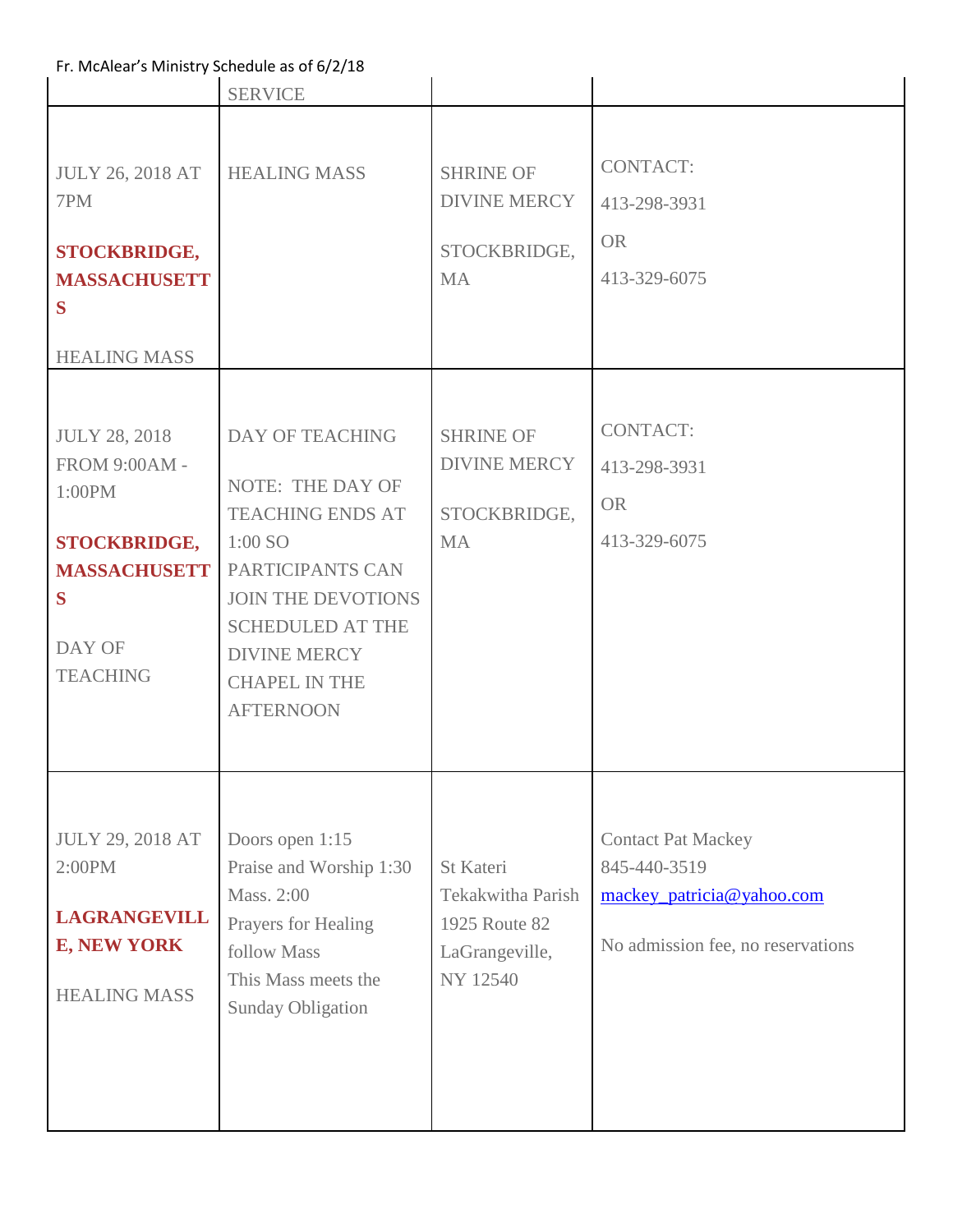| Fr. McAlear's Ministry Schedule as of 6/2/18                                                                    |                                      |                                                                                                                                |                                                                                                 |  |
|-----------------------------------------------------------------------------------------------------------------|--------------------------------------|--------------------------------------------------------------------------------------------------------------------------------|-------------------------------------------------------------------------------------------------|--|
|                                                                                                                 |                                      |                                                                                                                                |                                                                                                 |  |
| <b>AUGUST 10 - 12,</b><br>2018<br><b>THREE RIVERS,</b><br><b>CALIFORNIA</b><br><b>WEEKEND</b><br><b>RETREAT</b> | <b>WEEKEND RETREAT</b>               | THREE RIVERS,<br>CA (FRESNO)                                                                                                   | CONTACT CHRISTI VILLAS<br>559 824 0732<br>Please click here to view the flyer for<br>this event |  |
| <b>AUGUST 15, 2018</b><br>AT 7PM<br>CONCORD,<br><b>CALIFORNIA</b><br><b>HEALING MASS</b>                        | <b>HEALING MASS</b>                  | ST.<br><b>BONAVENTURE'</b><br><b>S CATHOLIC</b><br><b>COMMUNITY</b><br>5562 CLAYTON<br><b>ROAD</b><br>CONCORD, CA<br>94521 USA | <b>CONTACT: SHARON SANGCO</b><br>925-408-2623                                                   |  |
| <b>AUGUST 17 - 19,</b><br>2018<br>DANVILLE,<br><b>CALIFORNIA</b><br><b>CHARISMATIC</b><br><b>RETREAT</b>        | <b>CHARISMATIC</b><br><b>RETREAT</b> | <b>SAN DAMIANO</b><br><b>RETREAT</b><br><b>CENTER</b><br>DANVILLE, CA<br><b>USA</b>                                            | Contact: Catholic Charismatic<br>Renewal Office 925-828-6644.<br>Email: ccro.retreats@gmail.com |  |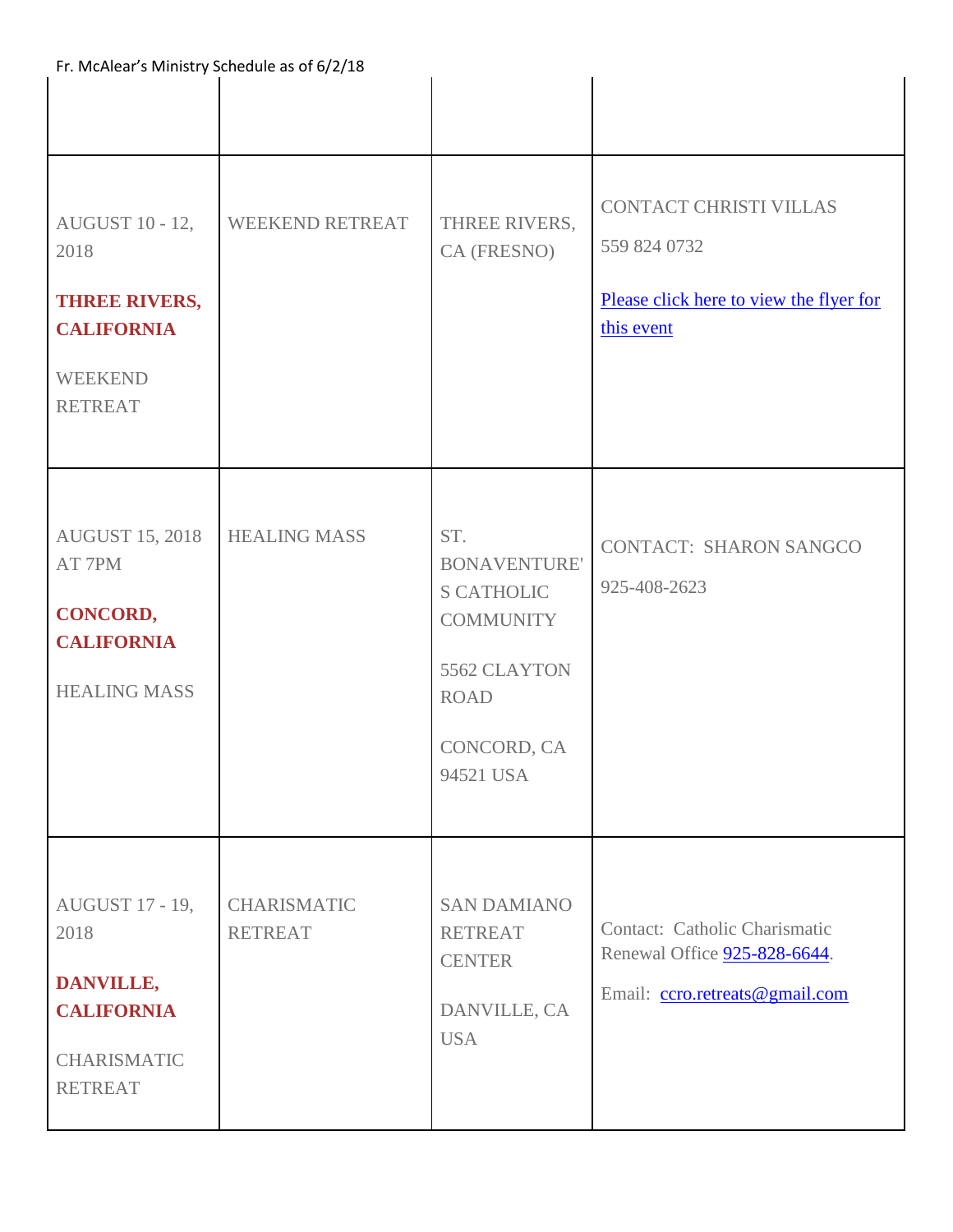| Fr. McAlear's Ministry Schedule as of 6/2/18                                                                                                |                                                                                                                                                                  |                                                                                                                                              |                                                                                                                                                                             |
|---------------------------------------------------------------------------------------------------------------------------------------------|------------------------------------------------------------------------------------------------------------------------------------------------------------------|----------------------------------------------------------------------------------------------------------------------------------------------|-----------------------------------------------------------------------------------------------------------------------------------------------------------------------------|
| SEPTEMBER 14 -<br>15, 2018<br><b>MOUNT</b><br>POCONO,<br><b>PENNSYLVANIA</b><br><b>SCRANTON</b><br><b>RETREAT</b>                           | <b>SCRANTON RETREAT</b><br>7PM FRIDAY TO 8PM<br><b>SATURDAY</b>                                                                                                  | <b>VILLA OF OUR</b><br><b>LADY RETREAT</b><br><b>HOUSE</b><br>245<br><b>MEADOWSIDE</b><br><b>ROAD</b><br><b>MOUNT</b><br>POCONO, PA<br>18344 | Villa of Our Lady Retreat<br>House (www.villaourlady.com)<br>Scranton CCR office phone $=$ $\frac{570-344}{ }$<br>2214 (contact for info is Bob Valiante)                   |
| SEPTEMBER 21,<br>22, 23, 2018<br><b>SCHRIEVER,</b><br><b>LOUISIANA</b><br><b>HEALING</b><br><b>RETREAT</b>                                  | <b>HOLY SPIRIT</b><br><b>HEALING RETREAT</b><br><b>SPONSORED</b><br><b>BY: CATHOLIC</b><br><b>CHARISMATIC</b><br><b>RENEWAL OF NEW</b><br><b>ORLEANS (CCRNO)</b> | <b>LUMEN CHRISTI</b><br><b>RETREAT</b><br>CENTER,<br><b>SCHRIEVER, LA</b><br><b>USA</b>                                                      | FOR MORE INFO CONTACT:<br>www.ccrno.org ; email:<br>info@ccrno.org;<br>phone: (504) 828-1368 (M-W-F)                                                                        |
| OCTOBER 5 - 6,<br>2018<br><b>NORTH</b><br><b>MYRTLE</b><br><b>BEACH, SOUTH</b><br><b>CAROLINA</b><br><b>SC RENEWAL</b><br><b>CONFERENCE</b> | <b>SC RENEWAL</b><br><b>CONFERENCE</b><br><b>DETAILS WILL BE</b><br>POSTED ON THEIR<br><b>WEB SITE SOON</b><br>WWW.SCRENEWAL.O<br><b>RG</b>                      | <b>OUR LADY</b><br><b>STAR OF THE</b><br><b>SEA</b><br>1100 NORTH<br><b>8TH AVENUE</b><br><b>NORTH</b><br><b>MYRTLE</b><br><b>BEACH, SC</b>  | Website:<br>Screnewal.org<br>Contact:<br><b>Sharon Crocker</b><br>$(803)$ 309-2480<br>Register on line at <b>www.screnewal.org</b><br>or contact Sharon to register by mail |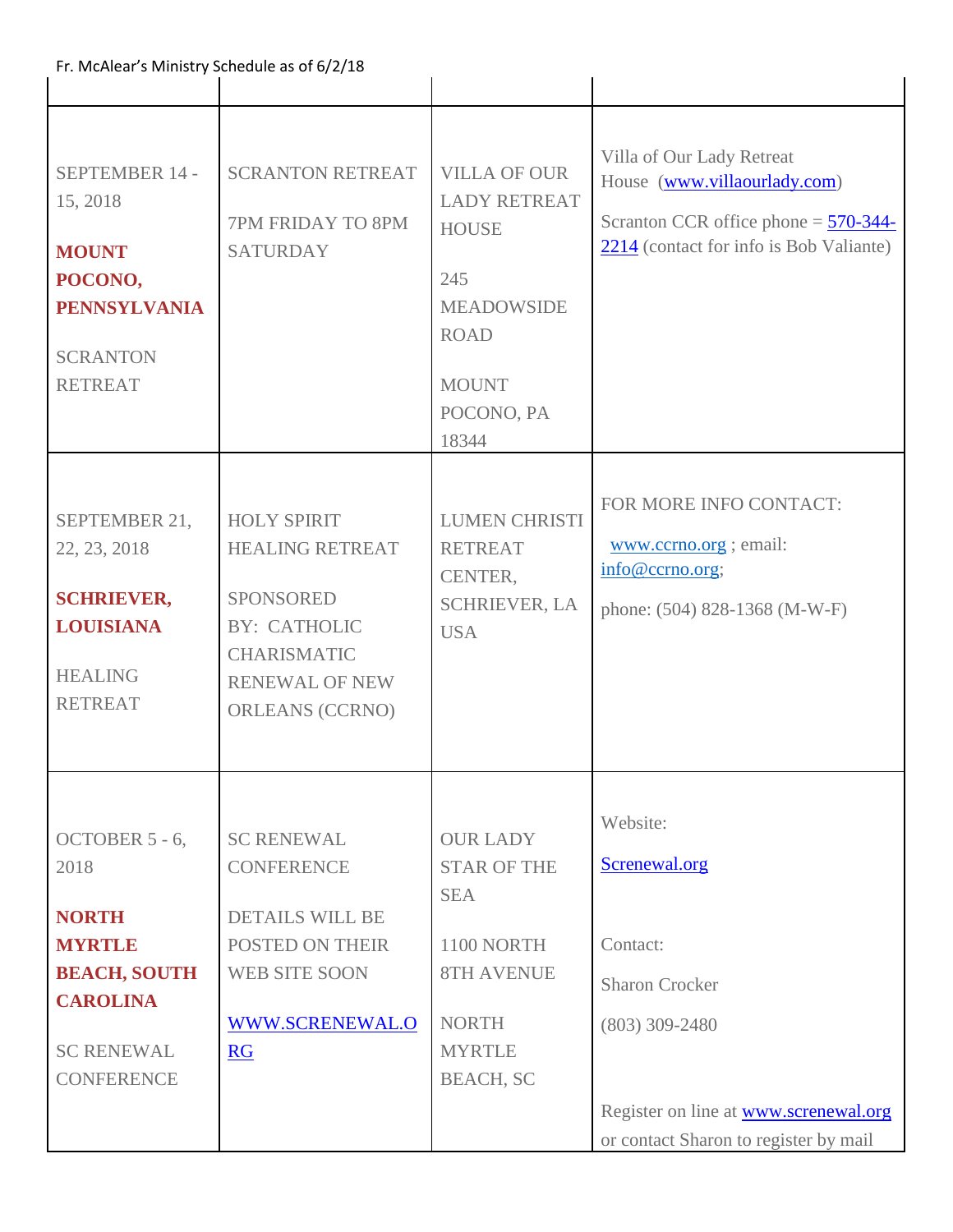| Fr. McAlear's Ministry Schedule as of 6/2/18                                                                                                                   |                                                                                                                                    |                                                                                                                                                       |                                                                     |
|----------------------------------------------------------------------------------------------------------------------------------------------------------------|------------------------------------------------------------------------------------------------------------------------------------|-------------------------------------------------------------------------------------------------------------------------------------------------------|---------------------------------------------------------------------|
|                                                                                                                                                                |                                                                                                                                    |                                                                                                                                                       |                                                                     |
| OCTOBER 9, 2018<br>$-7:00 - 9:30 PM$<br><b>CHARLOTTE,</b><br><b>NORTH</b><br><b>CAROLINA</b><br><b>EVENING OF</b><br>WORSHIP,<br>PRAYER, AND<br><b>HEALING</b> | <b>EVENING OF</b><br>WORSHIP, PRAYER,<br><b>AND HEALING</b>                                                                        | <b>ST. MATTHEWS</b><br><b>CATHOLIC</b><br><b>CHURCH</b><br>8015<br><b>BALLANTINE</b><br><b>COMMONS</b><br><b>PKWY</b><br>CHARLOTTE,<br>N.C. 28277 USA | Contact; Janet<br>Garbison janetaaicw@aol.com<br>Phone 704 661 7849 |
| <b>OCTOBER 17,</b><br>2018 AT 6:45PM<br><b>HOLLISTON,</b><br><b>MASSACHUSETT</b><br>S<br><b>HEALING MASS</b>                                                   | <b>BEGINNING WITH</b><br><b>ROSARY AT 6:45</b><br><b>FOLLOWED BY MASS</b><br><b>AND HEALING</b><br>PRAYER BY FR.<br><b>MCALEAR</b> | <b>OUR LADY OF</b><br><b>FATIMA SHRINE</b><br>101 SUMMER ST<br>(Rt 126)<br>HOLLISTON,<br><b>MASSACHUSET</b><br><b>TS USA</b>                          | FOR INFORMATION<br>CALL RON WHINNEM 508-655-<br>1463                |
| DECEMBER 12,<br>2018 AT 7PM<br><b>NEW YORK,</b><br><b>NEW YORK</b><br><b>HEALING MASS</b>                                                                      | <b>ROSARY AT 6:30</b><br><b>HEALING MASS AT</b><br>7PM                                                                             | St Jean Baptiste<br>Church<br>Lexington and<br>76th St<br>(184 E Lexington)<br>NY, NY 10021                                                           | 212 288 5082 (parish)<br>Or Margaret. 917 915 3308                  |